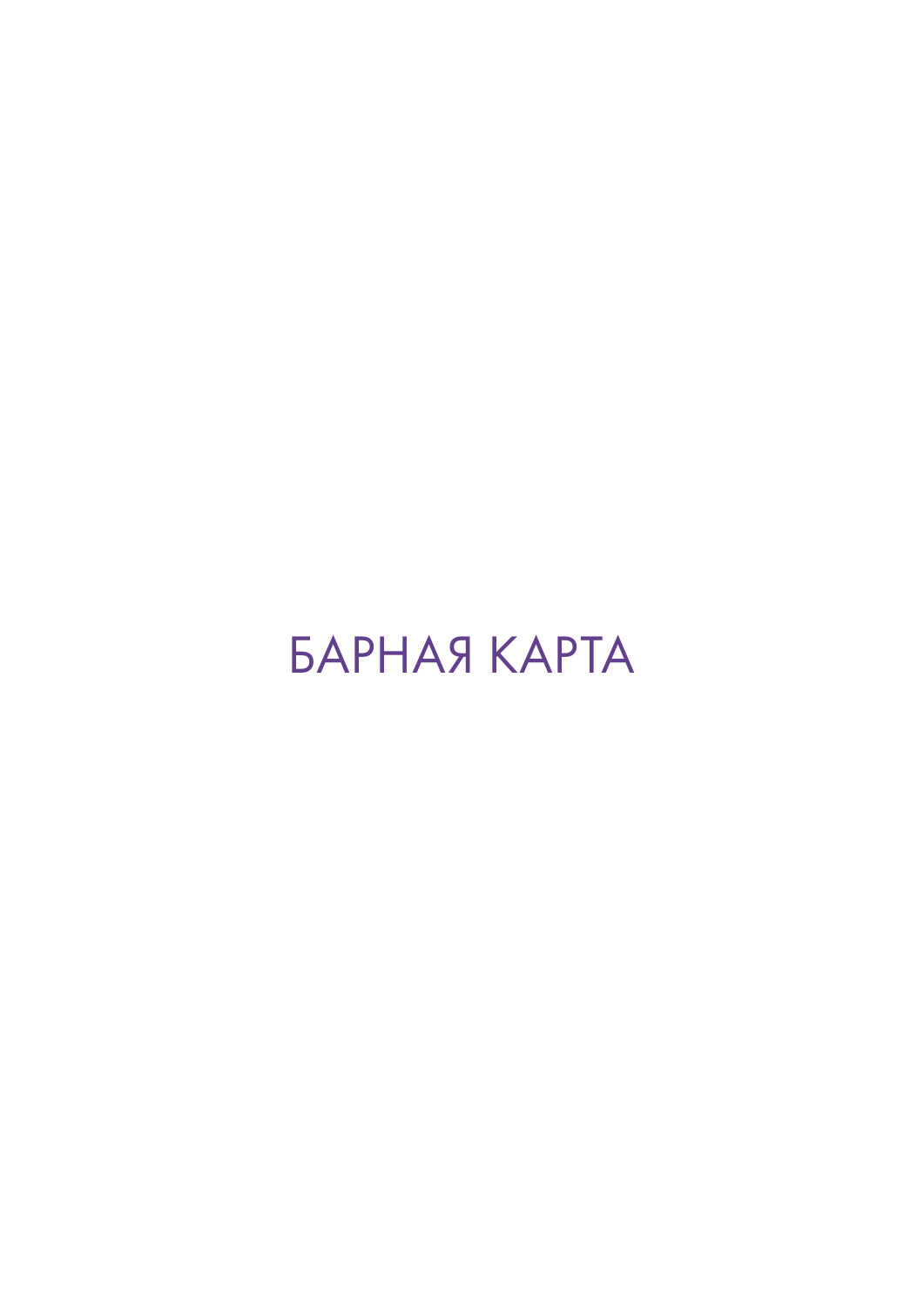# ШАМПАНСКОЕ / CHAMPAGNE

|           |                                                 | $375$ ml | 750 ml |
|-----------|-------------------------------------------------|----------|--------|
| <b>NV</b> |                                                 |          | 19 500 |
| <b>NV</b> |                                                 |          | 22 500 |
| <b>NV</b> |                                                 |          | 19 500 |
| <b>NV</b> |                                                 |          |        |
| <b>NV</b> | Pierre Gimonnet&Fils Premier Cru Rose de Blancs |          | 29 800 |
| <b>NV</b> |                                                 |          | 22 500 |
| <b>NV</b> |                                                 |          |        |
| 2015      |                                                 |          | 17 500 |
| <b>NV</b> |                                                 |          | 27 000 |
| <b>NV</b> |                                                 |          | 31 900 |

# ИГРИСТОЕ / SPARKLING WINE

|           | $12.5$ ml | 750 ml |
|-----------|-----------|--------|
| <b>NV</b> |           | 4500   |
| <b>NV</b> |           | 4200   |
| <b>NV</b> |           | 4200   |
| <b>NV</b> |           | 7000   |
| <b>NV</b> |           |        |
| <b>NV</b> |           |        |

# WHITE WINE / БЕЛОЕ ВИНО

|      | ФРАНЦИЯ / FRANCE                                                                  | $125$ ml | 750 ml |
|------|-----------------------------------------------------------------------------------|----------|--------|
| 2019 | Muscadet-Sevre Et Maine Sur Lie La Grenouille. Loire Valley [11, 11, 11, 11, 100] |          | 4200   |
| 2020 | Chenin Chardonnay Domaine Tariquet. Cotes de Gascogne                             |          | 5900   |
| 2020 | Sancerre Blanc Les Baronnes Henri Bourgeois. Loire Valley 13 700                  |          |        |
| 2019 |                                                                                   |          |        |
| 2020 |                                                                                   |          |        |
| 2018 |                                                                                   |          |        |

ГОД УРОЖАЯ МОЖЕТ ВАРЬИРОВАТЬСЯ. ВСЕ ЦЕНЫ УКАЗАНЫ В РУБЛЯХ С УЧЕТОМ НДС. PLEASE NOTE VINTAGES MAY VARY. ALL PRICES ARE IN RUBLES AND INCLUDES VAT.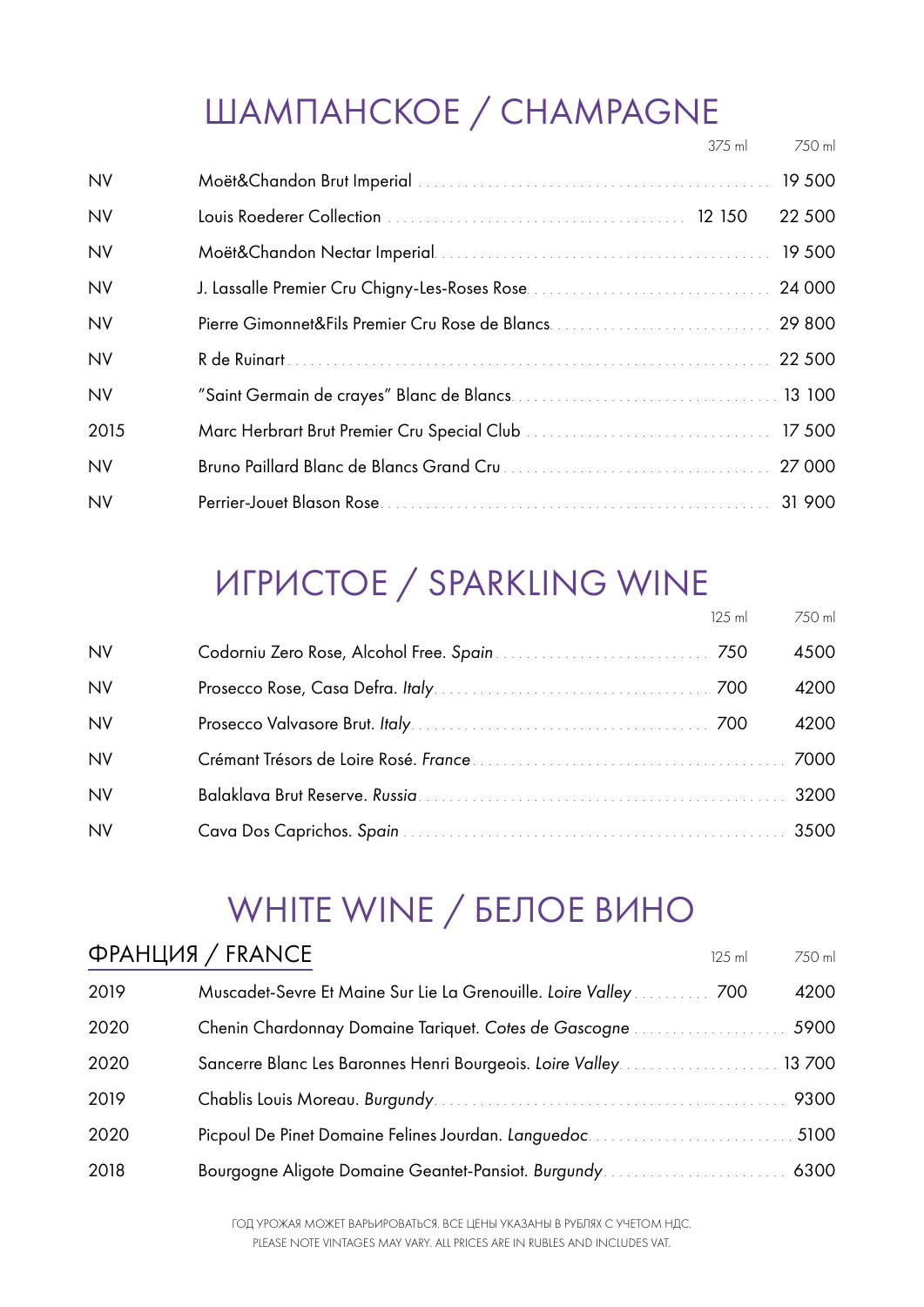|      |                                                   | 125 ml   | 750 ml  |
|------|---------------------------------------------------|----------|---------|
| 2017 | Chablis Grand Cru Bougros J. M. Brocard. Burgundy |          | 22 800  |
| 2018 | Meursault 1 er Cru Les Charmes Dessus             |          |         |
|      |                                                   |          | 24 500  |
|      | ИТАЛИЯ / ITALY                                    | 125 ml   | 750 ml  |
| 2020 |                                                   |          | 4200    |
| 2020 |                                                   |          | 4900    |
| 2020 |                                                   |          | 5400    |
| 2020 |                                                   |          | 5700    |
| 2020 |                                                   |          | 6500    |
| 2018 |                                                   |          | 11 500  |
| 2021 |                                                   |          | 9 2 0 0 |
|      | ГЕРМАНИЯ И АВСТРИЯ / GERMANY AND AUSTRIA          | $125$ ml | 750 ml  |
| 2020 |                                                   |          | 4200    |
| 2020 |                                                   |          | 8200    |
|      | ИСПАНИЯ И ПОРТУГАЛИЯ / SPAIN AND PORTUGAL         | 125 ml   | 750 ml  |
| 2020 |                                                   | 800      | 4800    |
| 2019 | Tollodouro, Bodegas Horacio Gomez Araujo. Galicia |          | 6200    |
| 2020 |                                                   | 500      | 3000    |
|      | НОВЫЙ CBET / NEW WORLD WINES                      | 125 ml   | 750 ml  |
| 2020 |                                                   | 700      | 4200    |
| 2020 |                                                   |          | 4200    |
| 2018 |                                                   |          | 8300    |
| 2019 |                                                   |          | 4700    |
|      | POCCUS / RUSSIA                                   | $125$ m  | 750 ml  |
| 2016 |                                                   |          | 5050    |
| 2018 |                                                   |          | 7700    |
|      |                                                   |          |         |

# ROSE / РОЗЕ

|      | 125 ml 750 ml |      |
|------|---------------|------|
| 2019 |               |      |
| 2020 |               |      |
| 2020 |               | 3000 |

ГОД УРОЖАЯ МОЖЕТ ВАРЬИРОВАТЬСЯ. ВСЕ ЦЕНЫ УКАЗАНЫ В РУБЛЯХ С УЧЕТОМ НДС. PLEASE NOTE VINTAGES MAY VARY. ALL PRICES ARE IN RUBLES AND INCLUDES VAT.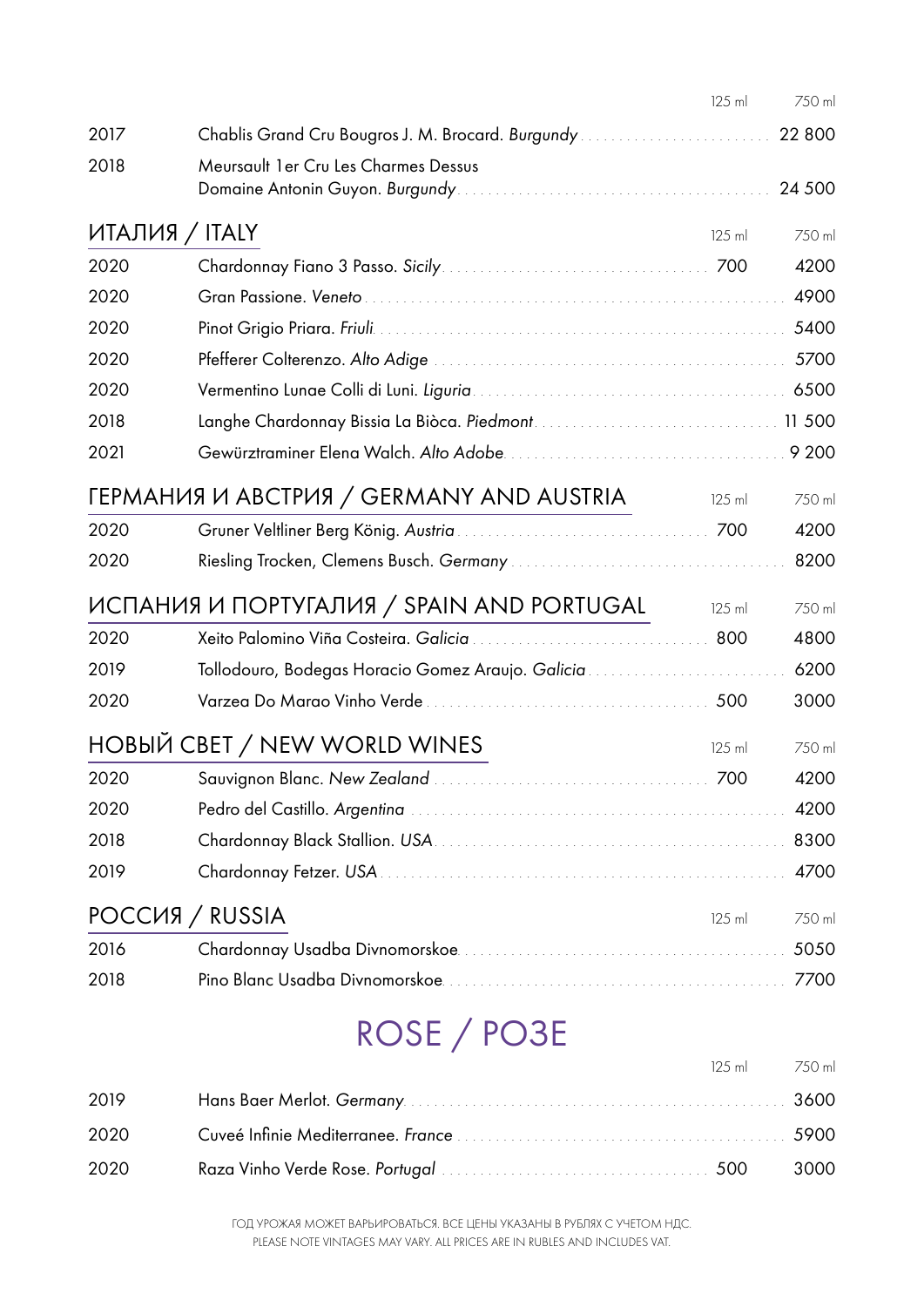# RED WINE / КРАСНОЕ ВИНО

|                | ФРАНЦИЯ / FRANCE                                            | 125 ml   | 750 ml |
|----------------|-------------------------------------------------------------|----------|--------|
| 2018           |                                                             |          | 3900   |
| 2018           | Chateau Macquin Saint-Georges -Saint-Emilion. Bordeaux      |          | 6800   |
| 2018           | Château d'Aydie Aramis Syrah Tannat. Cotes de Gascogne.     |          | 5400   |
| 2018/20        |                                                             |          | 11 650 |
| 2020           |                                                             |          | 5000   |
| 2020           |                                                             |          | 4600   |
| 2020           |                                                             |          | 4600   |
| 2013           |                                                             |          | 10 400 |
| 2018           |                                                             |          | 5600   |
| ИТАЛИЯ / ITALY |                                                             | 125 ml   | 750 ml |
| 2020           |                                                             |          | 3600   |
| 2019           |                                                             |          | 4200   |
| 2018           |                                                             |          | 6500   |
| 2019           | Chianti Ama Classico, Castello di Ama. Tuscany              |          | 12 700 |
| 2016           |                                                             |          | 12 900 |
| 2016           | Amarone della Valpolicella 3 Cru Guerrieri Rizzardi. Veneto |          | 14 100 |
| 2015           |                                                             |          | 12 700 |
| 2018           | Nobile di Montepulciano La Braccesca. Tuscany               |          | 8500   |
|                | ИСПАНИЯ И ПОРТУГАЛИЯ / SPAIN AND PORTUGAL                   |          | 750 ml |
| 2020           | Mencia Joven El Castro De Valtuille Castro Ventosa. Bierzo  | 550      | 3300   |
| 2016           |                                                             |          | 6700   |
| 2012           |                                                             |          | 7300   |
| 2017           |                                                             |          | 3200   |
|                | НОВЫЙ CBET / NEW WORLD WINES                                | $125$ ml | 750 ml |
| 2020           |                                                             |          | 4500   |
| 2020           |                                                             |          | 4500   |
| 2017           |                                                             |          | 5800   |
| 2019           |                                                             |          | 7900   |
| 2016           |                                                             |          | 12 900 |
| 2015           |                                                             |          | 13 200 |
| 1998           |                                                             |          | 12 800 |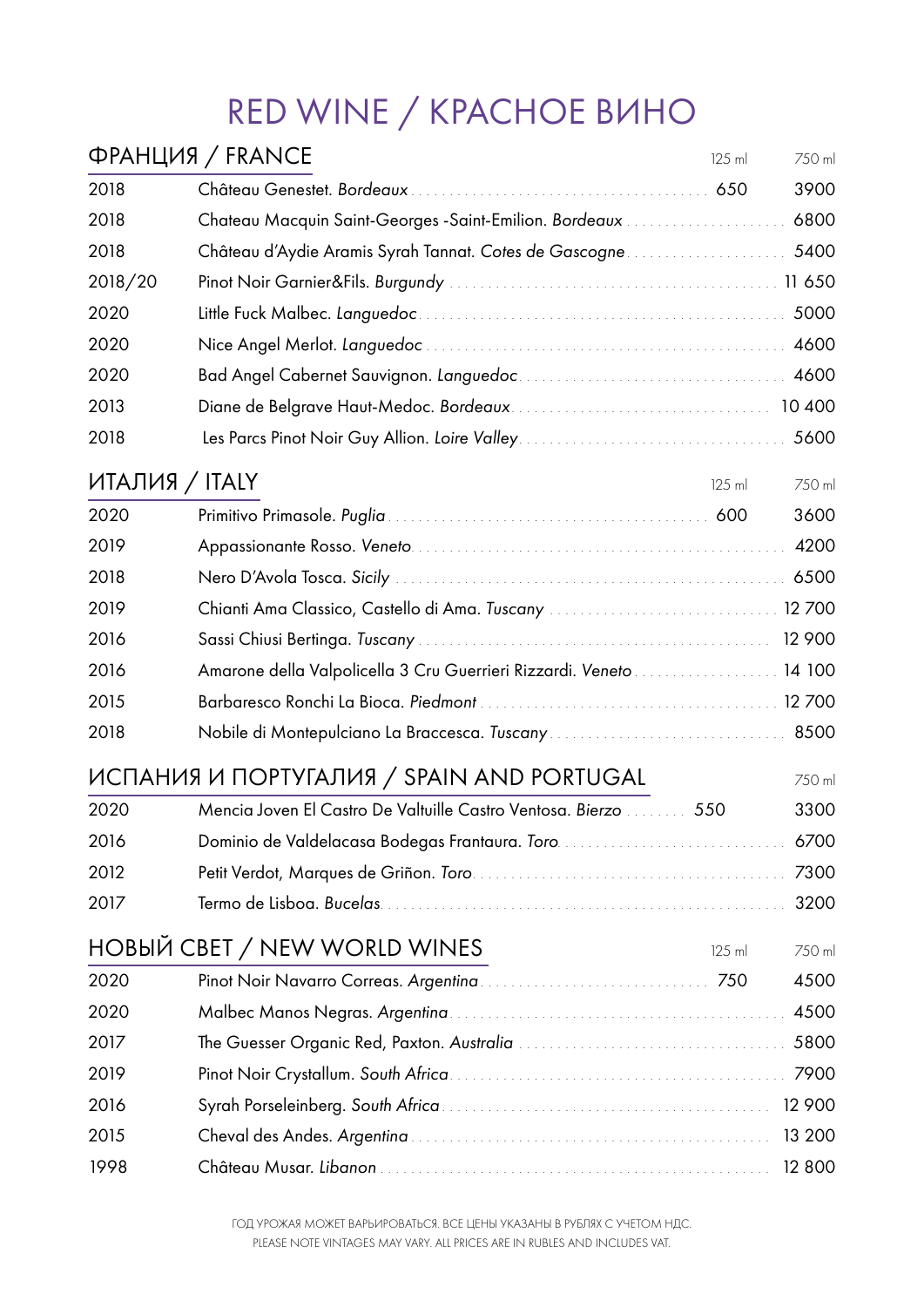# PORTO AND SHERRY / ПОРТО И ХЕРЕС

| 10 y.o. |  | 1100 |
|---------|--|------|
| 20 y.o. |  | 2250 |
|         |  | 1500 |
|         |  | 800  |

#### GRAPPA / ГРАППА

# ARMENIAN BRANDY /<br>АРМЯНСКИЙ БРЕНДИ

| $\sqrt{V}$ .O. | ArArAt Ani | 800  |
|----------------|------------|------|
|                |            | -800 |

# COGNAC / KOHbAK

| V.S.     | 1250 |
|----------|------|
| V.S.     | 1250 |
| V.S.O.P. | 1700 |
| X.O.     | 4600 |
| V.S.O.P. | 1300 |
| V.S.     | 1250 |
| V.S.O.P. | 1700 |
| X.O.     | 4600 |

#### AMERICAN WHISKY / **АМЕРИКАНСКИЙ ВИСКИ**

|  | 950    |
|--|--------|
|  | 1100   |
|  | - 9.50 |
|  | 700    |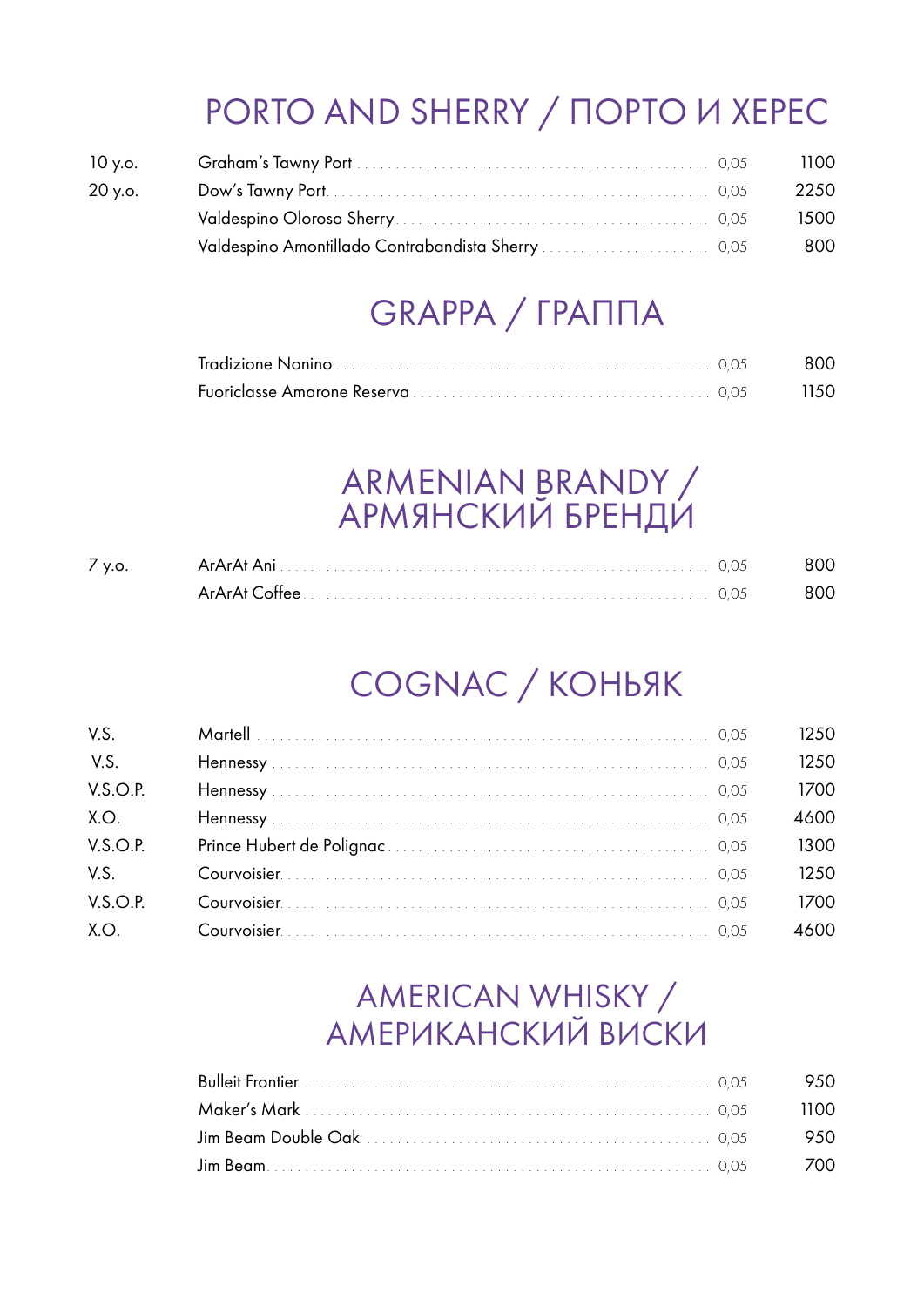# JAPAN WHISKY / ЯПОНСКИЙ ВИСКИ

| $\overline{\phantom{a}}$ |  |  |  |
|--------------------------|--|--|--|
|--------------------------|--|--|--|

#### SCOTCH WHISKY / ВИСКИ ШОТЛАНДИИ

| 15 у.о. |  | 1950. |
|---------|--|-------|
| 18 у.о. |  | 2800  |
|         |  | 550   |
| 7 y.o.  |  | 800   |
|         |  | 900.  |

# IRISH WHISKY / ВИСКИ ИРЛАНДИИ

#### SINGLE MALT / ОДНОСОЛОДОВЫЕ ВИСКИ

| 10 y.o. |  | 950  |
|---------|--|------|
| 14 y.o. |  | 1450 |
| 18 y.o. |  | 2200 |
| 10 y.o. |  | 1150 |
| 14 y.o. |  | 1500 |
| 10 y.o. |  | 1700 |
|         |  | 850  |
| 12 y.o. |  | 950  |
| 12 y.o. |  | 2400 |
| 15 y.o. |  | 2600 |
| 18 y.o. |  | 6200 |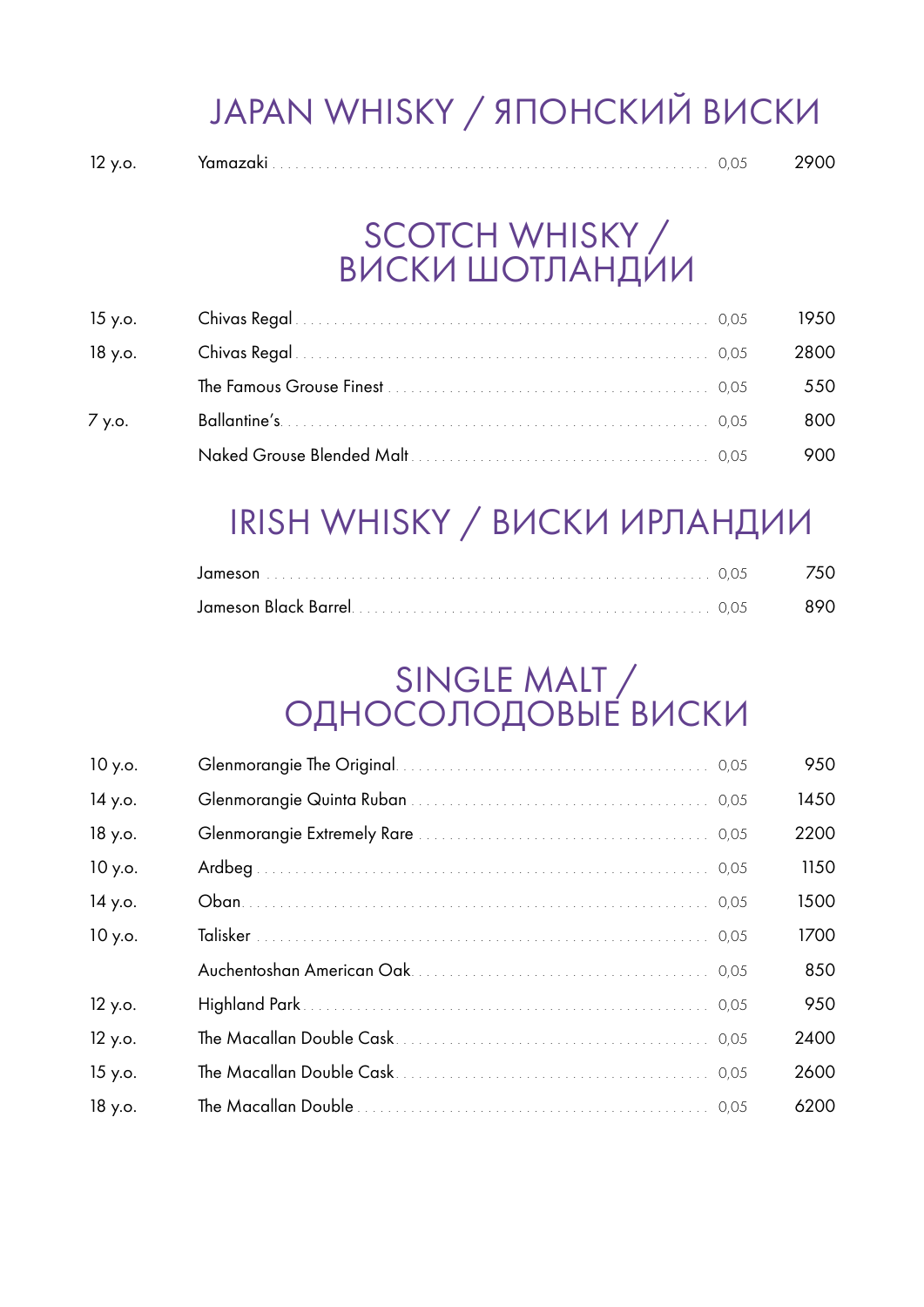# SAKE / CAKE

| 50 ml 300 ml |      |
|--------------|------|
|              | 2700 |
|              |      |
|              |      |
|              |      |

# APERITIF / AΠΕΡΜΤΜΒ

|  | - 500 |
|--|-------|
|  | 400   |
|  | - 500 |

#### LIQUORS / ЛИКЕРЫ

|  | 800 |
|--|-----|
|  | 600 |
|  | 600 |
|  | 600 |
|  | 400 |
|  | 450 |
|  | 450 |
|  | 750 |

# RUM / POM

| 3 y.o.  |  | ነበበ   |
|---------|--|-------|
|         |  | 600   |
| 7 y.o.  |  | 750.  |
|         |  | 1400. |
|         |  | 750   |
| 23 y.o. |  | 1950. |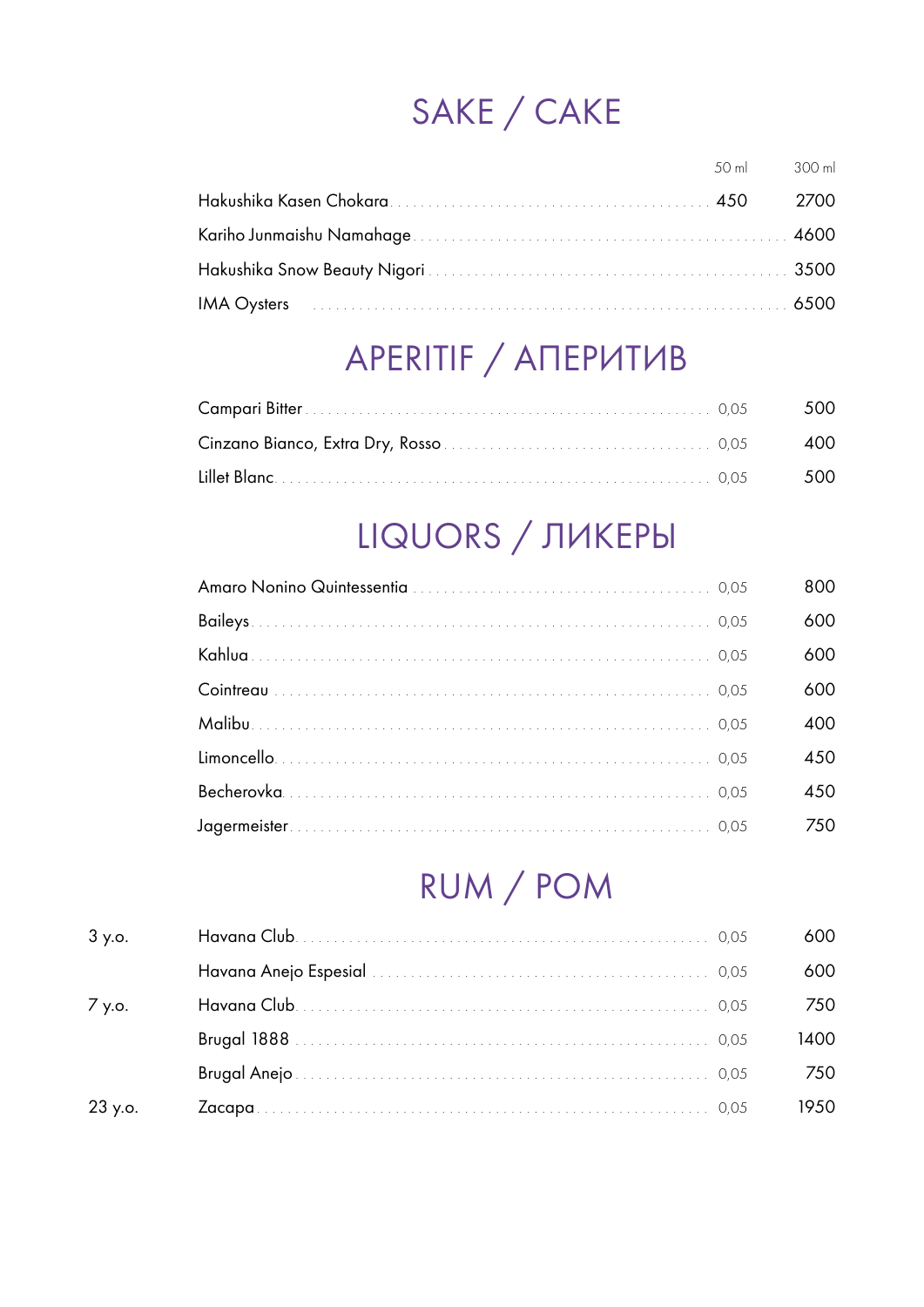# CALVADOS / КАЛЬВАДОС

| V.S.O.P. |  |  | 1400 |
|----------|--|--|------|
|----------|--|--|------|

#### GIN / ДЖИН

| Roku |  |
|------|--|

# TEQUILA / ТЕКИЛА

# VODKA / ВОДКА

|  | 400  |
|--|------|
|  | 450  |
|  | 600  |
|  | 750  |
|  | 900  |
|  | 650. |

#### DRAFT BEER / РАЗЛИВНОЕ ПИВО

#### BOTTLED BEER / БУТЫЛОЧНОЕ ПИВО

|  |  |  | 480 |
|--|--|--|-----|
|--|--|--|-----|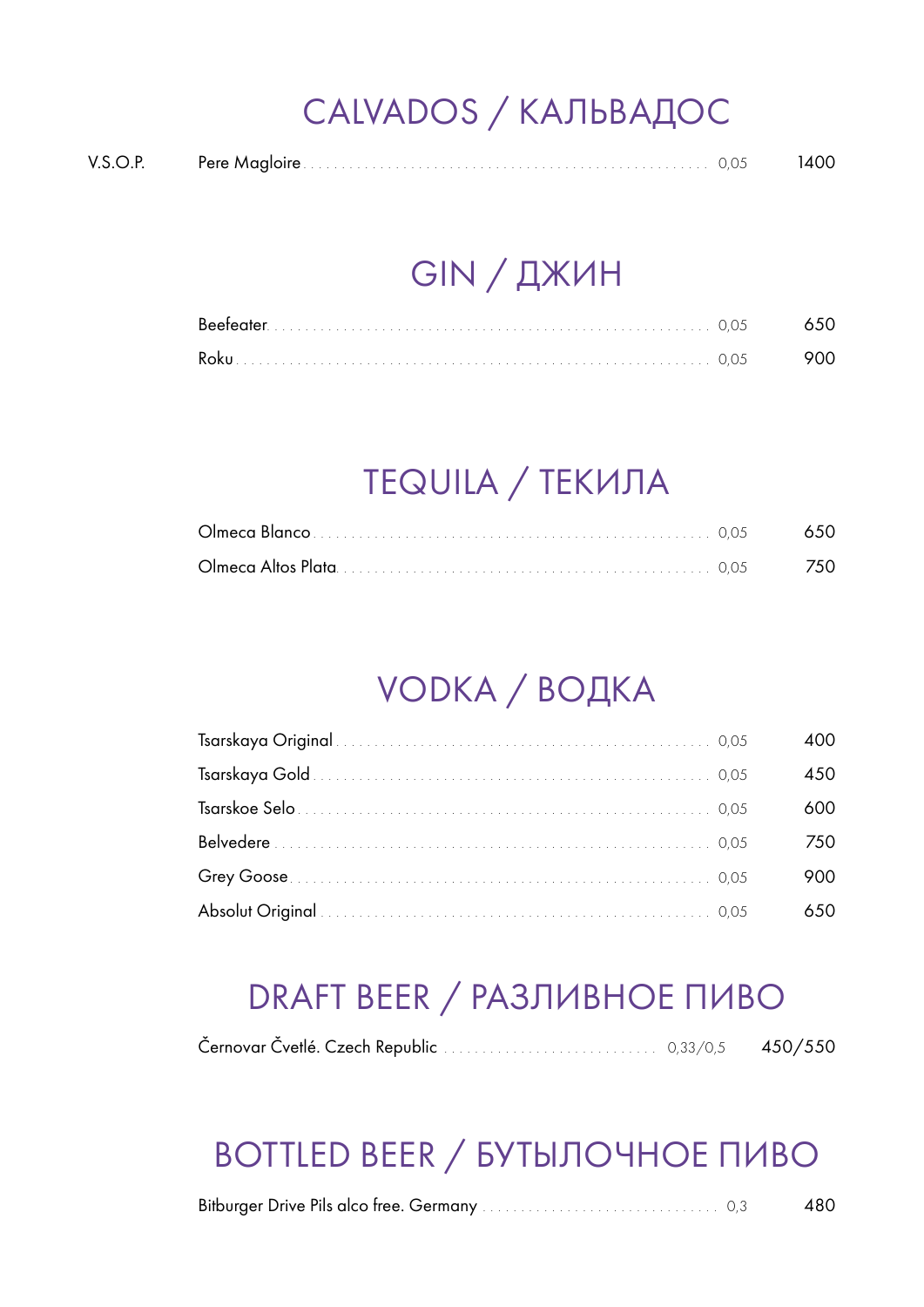# COCKTAILS / КОКТЕЙЛИ

| Негрони (кампари, чинзано россо, джин, апельсин)                                                  | 840 |
|---------------------------------------------------------------------------------------------------|-----|
| B52.<br>Б52 (калуа, бейлиз, куантро)                                                              | 650 |
| Черри Бим (Jim Beam Red Stag, тоник, вишневый сок, сок лайма)                                     | 720 |
| Олд Фешенед (Jim Beam Double Oak, ангостура,<br>газированная вода, сахарный сироп)                | 790 |
| Кир Рояль (игристое, крем де касис)                                                               | 650 |
| Маргарита (текила, куантро, сок лайма, сахарный сироп)                                            | 790 |
| Клубничная Маргарита (текила, куантро, сок лайма,<br>сахарный сироп, клубника)                    | 790 |
| 80/10<br>Космополитен (водка, куантро, сок лайма, сахарный сироп,<br>клюквенный сок)              | 590 |
| 240/20<br>Кайпиринья (ром, сок лайма, лайм, сахарный сироп,<br>газированная вода)                 | 590 |
| 1/240/20<br>Мохито (ром, лайм, мята, сахарный сироп, газированная вода)                           | 850 |
| 1/240/20<br>Клубничный Мохито (ром, клубника, лайм, мята, клубничный сироп,<br>газированная вода) | 950 |
| Пина-Колада (ром, кокосовый сироп, ананасовый сок, сливки)                                        | 890 |
| Лонг Айленд Айс Ти (водка, ром, текила, джин, куантро,<br>сок лимона, кола)                       | 980 |
| Кровавая Мэри (водка, томатный сок, сок лайма, табаско,<br>лайм, сельдерей)                       | 650 |
| Провокатор (Куантро, ванильная водка, пюре маракуйи, просекко)                                    | 790 |
| Aperol Spritz<br>Апероль Шприц (игристое вино, Апероль, газированная вода, апельсин)              | 850 |
| Джин Тоник (Бифитер, швепс, лайм)                                                                 | 780 |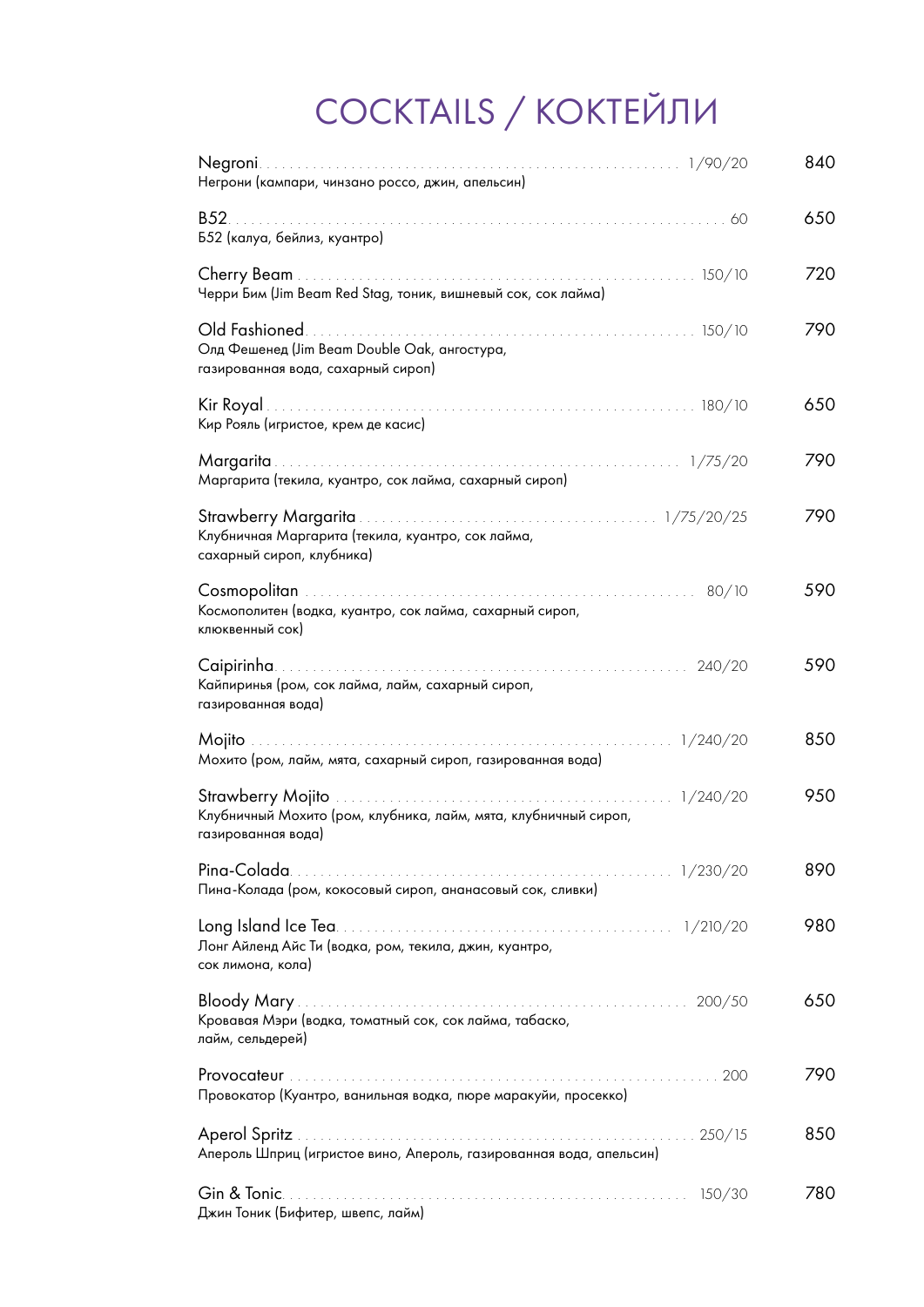# LEMONADES / ЛИМОНАДЫ

#### WATER / ВОДА

#### SOFT DRINKS / БЕЗАЛКОГОЛЬНЫЕ НАПИТКИ

| Кока кола / Фанта / Спрайт / Швепс Тоник                                            | 250.    |
|-------------------------------------------------------------------------------------|---------|
|                                                                                     | 190.    |
|                                                                                     | 150/450 |
| Мохито (лайм, мята, лед, сахарный сироп, газированная вода)                         | 450     |
| Мохито Клубничный (лайм, мята, лед, сахарный сироп,<br>газированная вода, клубника) | 550.    |

#### FRESH JUICE / СВЕЖЕВЫЖАТЫЕ СОКИ

| Морковный                                 | 250  |
|-------------------------------------------|------|
| Апельсин / Грейпфрут / Яблоко / Сельдерей | 350. |
| Лимон                                     | 480. |
| Киви                                      | 480. |
| Ананас                                    | 780. |